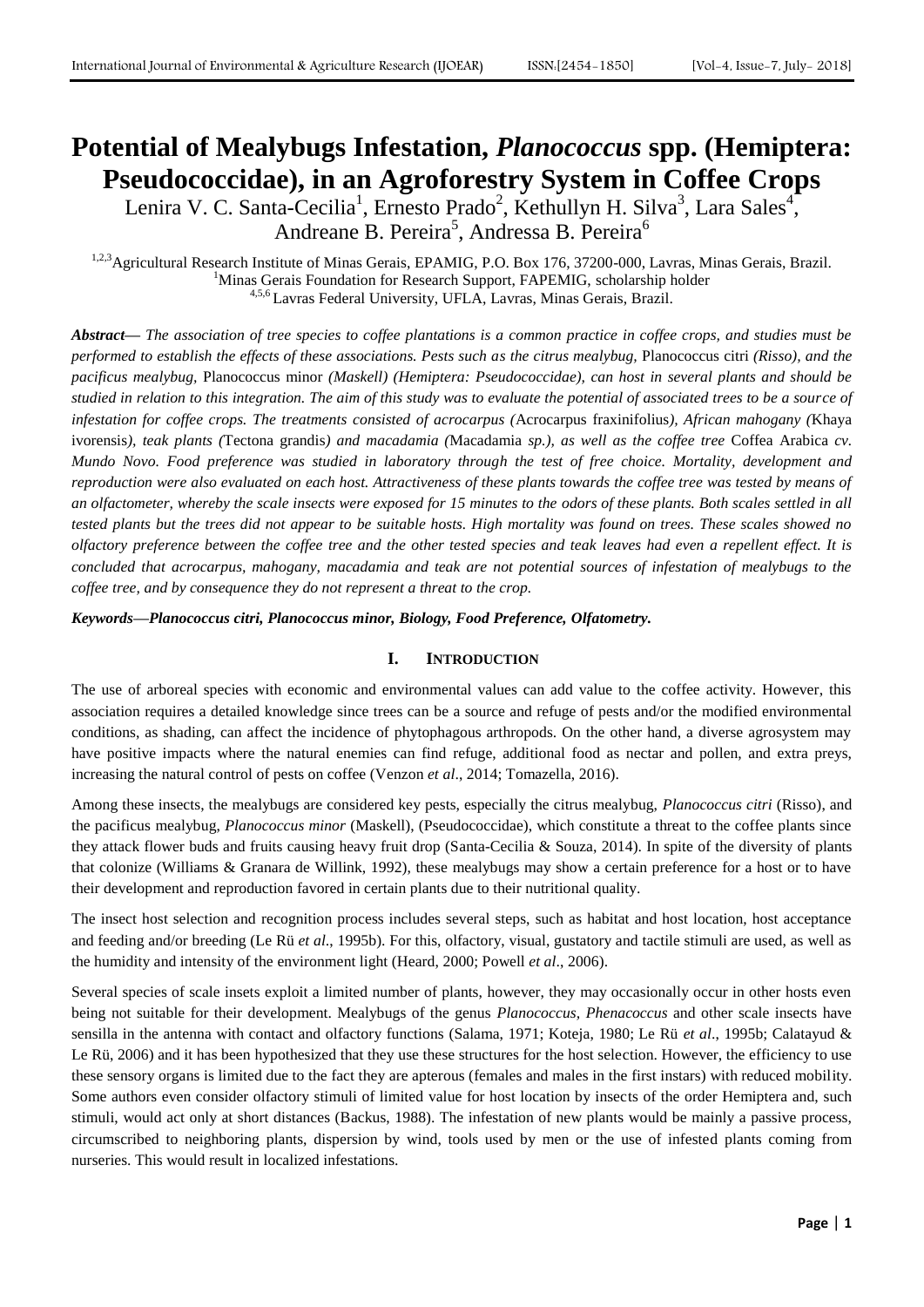In contrast to olfactory stimuli as a mechanism to locate a host, other stimuli may exert some action in the selection (or rejection) of a plant (Le Rü *et al*., 1995b). Olfactory and contact chemoreceptors are present at the apical end of the labium of mealybugs and can be used in the host selection by detecting the stimuli at the leaf surface (Le Rü *et al*., 1995b; Calatayud & Le Rü, 2006). These stimuli may be more important than the olfactory ones present in the antenna. Contact chemoreceptors seem to be used by sucking insects as already verified for aphids. However, it is still under discussion the true role played by volatiles as stimuli for host location in homopteran insects (Powell *et al*., 2006). The host selection by tasting the plant contents through the gustative sensilla present in the cibarium cavity of the alimentary canal is determinant in other sucking insects (Powell *et al*., 2006) and we expect to be similar in mealybugs. Unfortunately to our knowledge there is not studies regarding the presence of gustatory sensilla in the cibarium of mealybugs but we can assume to be similar to other sucking insects.

All these factors may influence the host selection process, however, food preference and plant quality, reflected in the nutritional value, will finally influence the reproduction and the capacity to host the insect.

Thus, the objective of this work was to determine if tree species used in association with coffee plants are potential hosts of two species of mealybugs and by consequence representing a threat to the crop. These studies will ensure a better understanding of the interaction of mealybugs and arboreal species in shaded coffee plantations. The following hypotheses were tested: (a) *P. minor* and *P. citri* mealybugs exhibit dietary preference for coffee plants and have, in this host, better conditions for their development and reproduction; (b) both mealybugs can reproduce in the tested tree species; (c) both mealybugs show olfactory preference for certain plants.

#### **II. MATERIAL AND METHODS**

#### **2.1 Mealybugs**

*Planococcus minor* were originally collected in cocoa (*Theobroma cacao*) cv. Comum and *P. citri* in coffee (*Coffea arabica*) cv. Mundo Novo. Both species were reared in laboratory on pumpkins (*Cucurbita maxima* L.) cv. Cabotchá. They were kept in a room, inside wooden cages at  $25 \pm 2^{\circ}$ C and  $70 \pm 10$  RH and in total scotophase.

#### **2.2 Plants**

The treatments were constituted by the trees acrocarpus (*Acrocarpus fraxinifolius*), African mahogany (*Khaya ivorensis*), teak (*Tectona grandis*) and macadamia (*Macadamia* sp.). Tree leaves were compared with coffee *C. arabica* cv. Mundo Novo. Tree species were chosen based on the system already implemented in a farm located in Santo Antônio do Amparo, MG, where they are already used for shading coffee plants.

#### **2.3 Food Preference**

A free choice test was used to evaluate the preference. Mealybugs were exposed to foliar sections of coffee and a tree in pair comparisons. Leaf sections, with the abaxial side up, were placed on agar (1%) inside Petri dishes of 15 cm diameter. Three foliar sections of each plant were placed alternately and equidistantly, forming a circle. It was used five replicates of each combination and for each species, in a randomized complete block experimental design.

Insects were fasted during one hour before using in the experiment. Fifteen second instars of each species were placed on a circle of filter paper fixed in the center of each plate. These containers were immediately sealed with a plastic film and kept at a room temperature of  $25 \pm 1$  °C and  $70 \pm 10\%$  RH. The whole set up was covered with black cloth to avoid possible phototropic effect. The evaluations were carried out at 24, 48 and 72 hours counting the number of insects present in each leaf, which was considered as a choice related to food preference. Mealybugs found outside the leaves were not counted.

#### **2.4 Development**

A 4-cm diameter leaf section of each tested vegetable was placed inside a 5-cm diameter Petri dish containing a 5 mm layer of agar (1%). Ninety individual first instars of 24 hours-old were collected from the rearing material and placed on the leaf section.

The plates were sealed with plastic film, and dried leaves were replaced when necessary. The plates were placed in room at  $25 \pm 1$  °C and 70  $\pm$  10% RH and total scotophase. The development was followed until emergence of the adults. Mating was assured by isolating a male, already inside the cocoon, and one female in a Petri dish with a plant section inside.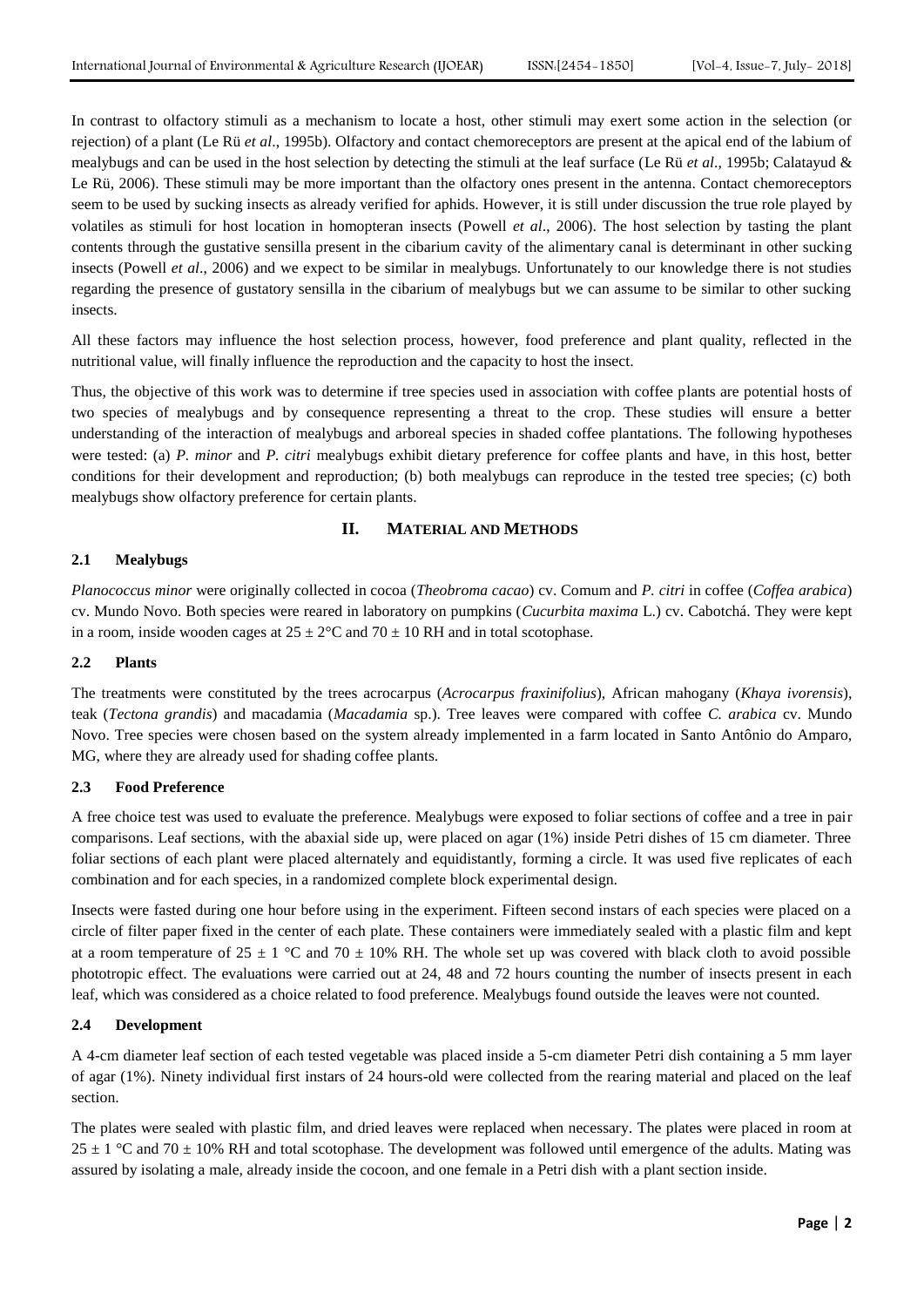The evaluations were performed daily, recording the duration of the nymphal stage, mortality and the number of viable eggs (according to the hatched nymphs). Ovipositing females were considered as fertile. The experimental design was a completely randomized block design considering one insect as the experimental unit. Initially 90 first instars were used to follow the development but those not found during evaluations were discarded from analysis. Thus, the number of replicates for each treatment is that indicated in the Tables 1 and 2.

## **2.5 Olfactory response**

A four branched olfactory device was used to evaluate the response of both mealybugs to the volatiles emitted by the trees face to those of coffee (Vet *et al*., 1983). The source of odors originated from freshly leaves kept inside a 400 cc glass container. Air flux was calibrated to 1200 mL/min so each branch received 300 mL/min of air. Coffee and tree odors occupied one branch each while purified air occupied the two other branches. They were positioned at random in each branch of the olfactometer. Individual mealybug of third instar was exposed for 15 minutes to the odors of the hosts testing 30 insects for each combination. A choice for an odor was defined when the insect surpassed a mark located at 2 cm from the releasing point toward a branch.

The residence time in each branch was recorded by means of the software JWatcher vs 1.0. After 10 tests, the leaves were replaced and the olfatometer, washed with detergent, water and ethanol 70%. The tests were conducted in an environment without any visual interference.

#### **2.6 Data analysis**

Data from the choice test was analyzed by means of the Chi-Square  $(\chi^2)$  test considering the observed and expected frequencies. Data from nymphal mortality was analyzed by the Chi square test  $(\chi^2)$ . The duration of nymphal stage was only analyzed for *P. citri* by using the Student Test with data transformed to  $\sqrt{x}$ , because the high mortality impeded to make more than one comparison. For the same reason no statistical analysis was possible to compare the number of viable eggs.

The Chi-square test  $(\alpha=0.05)$  was used for pair comparisons of the final choice. Means of the total time in each branch was submitted to Analysis of Variance and were compared by the Tukey test ( $p \le 0.05$ ), with data transformed in arcsin√x/100. The number of nymphs that did not respond (undecided) and remained in the neutral zone of the olfactometer were recorded but not considered for analysis.

## **III. RESULTS AND DISCUSSION**

#### **3.1 Food Preference**

Some food preference was found in the choice test between the offered hosts (Figs. 1-4). *Planococcus citri* showed preference for coffee face to teak and macadamia. Mealybugs abandoned these hosts after 24 and 48 hours, a sufficient time to taste the phloem sap suggesting a repellent effect. Coffee, mahogany and acrocarpus were equally preferred. *Planococcus minor* also avoided teak and macadamia and settled on coffee. Mahogany was equally preferred face to coffee and acrocarpus showed to be very attractive to this mealybug.

# Planococcus citri

## **Planococcus minor**



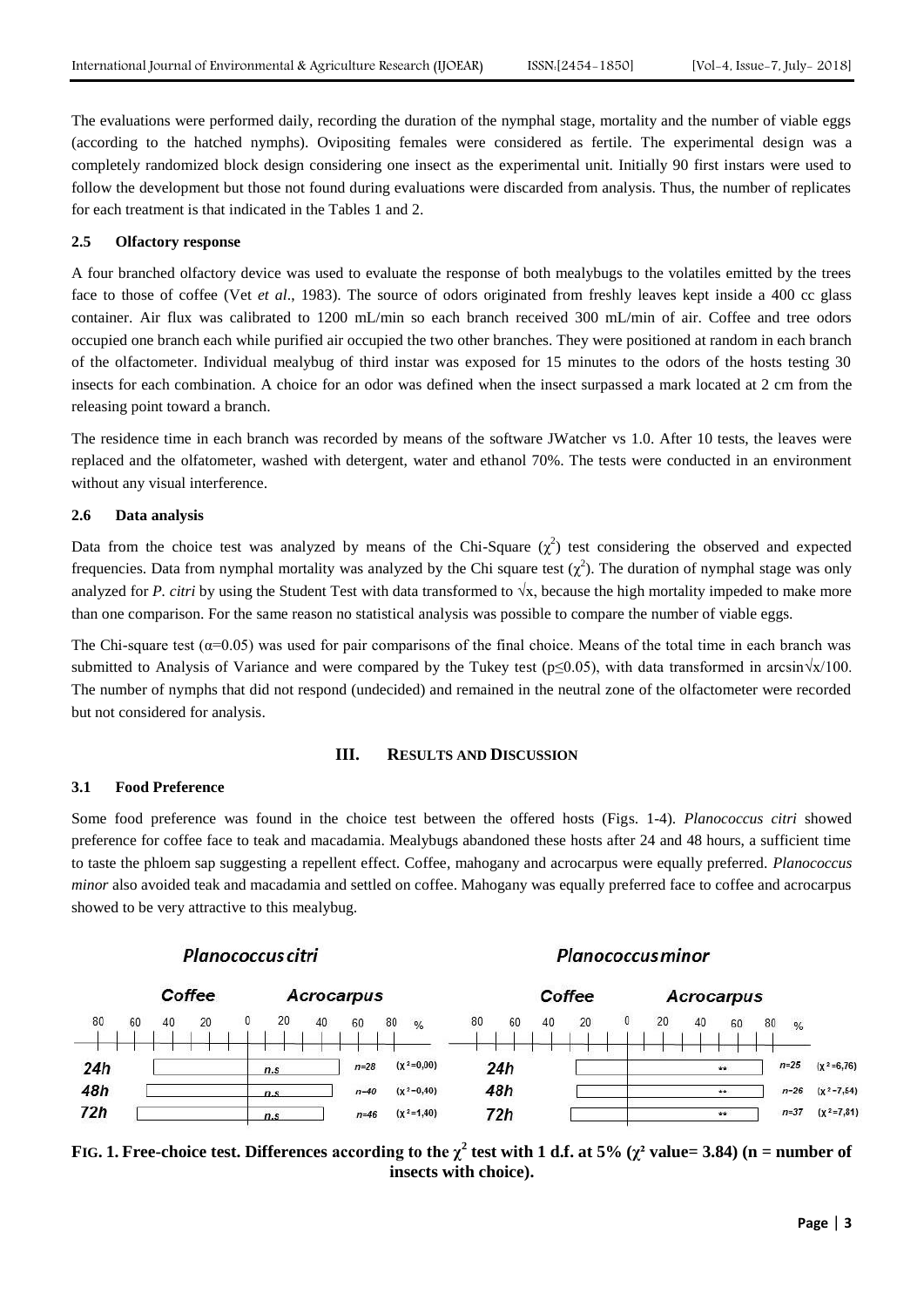

**F**IG. 2. Free-choice test. Differences according to the  $\chi^2$  test with 1 d.f. at 5% ( $\chi^2$  value= 3.84) (n = number of **insects with choice).**



**F**IG**.** 3. Free-choice test. Differences according to the  $\chi^2$  test with 1 d.f. at 5% ( $\chi^2$  value= 3.84) (n = number of **insects with choice).**



**FIG. 4.** Free-choice test. Differences according to the  $\chi^2$  test with 1 d.f. at 5% ( $\chi^2$  value= 3.84) (n = number of **insects with choice).**

## **3.2 Development**

A high mortality was found in *P. citri* and *P. minor* in all tested trees, excepting in coffee, with values above 75% (Tables 1 and 2). The low number of emerged females impeded to evaluate other biological parameters related to the effect of the substrate (host).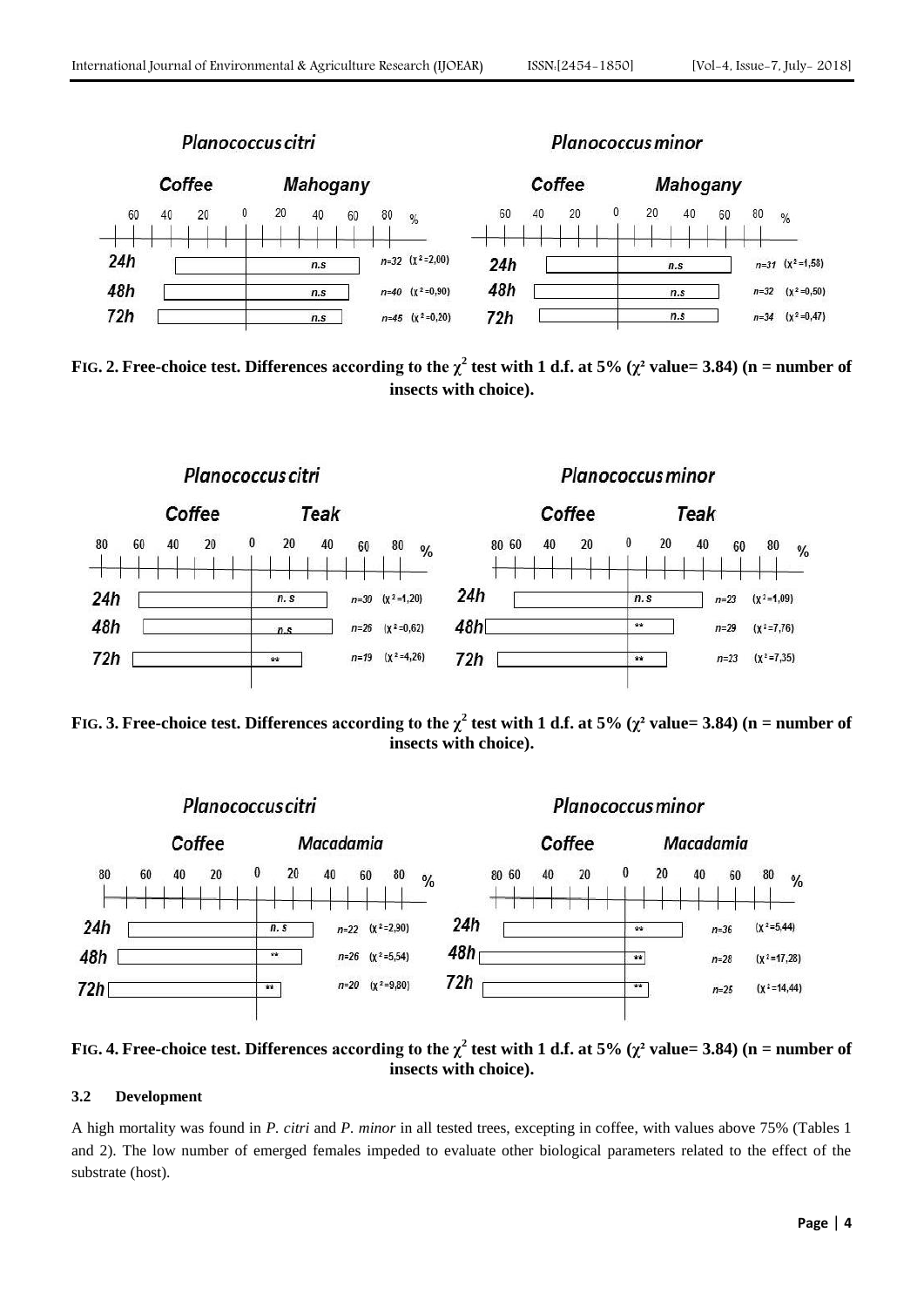| <b>Host</b>              | Nymph mortality $(\% )$ | Nymph period of<br>females (days) | <b>Number of viable</b><br>eggs/fertile female |  |
|--------------------------|-------------------------|-----------------------------------|------------------------------------------------|--|
| Coffee                   | 50.0 <sub>b</sub>       | $24.0 \pm 1.1$ b                  | $39.4 \pm 10.6^{(1)}$                          |  |
| Coffea arabica           | $(n=46)$                | $(n=23)$                          | $(n=8)$                                        |  |
| <b>Acrocarpus</b>        | 75.8 b                  | $32.3 \pm 0.8$ a                  | $18.0 \pm 0.0^{(1)}$                           |  |
| Acrocarpus fraxinifolius | $(n=33)$                | $(n=8)$                           | $(n=1)$                                        |  |
| <b>Mahogany</b>          | 98.3 a                  | $22.0 \pm 0.0$ <sup>(1)</sup>     | $\mathbf{q}$                                   |  |
| Khaya ivorensis          | $(n=58)$                | $(n=1)$                           |                                                |  |
| Teak                     | 100.0 a                 | $0.0^{(1)}$                       | $\mathbf{q}$                                   |  |
| Tectona grandis          | $(n=41)$                |                                   |                                                |  |
| Macadamia                | 96.0a                   | $19.0 \pm 0.0$ <sup>(1)</sup>     | $_{(1)}$                                       |  |
| Macadamia sp.            | $(n=50)$                | $(n=2)$                           |                                                |  |
|                          | $\leq 0.001$            | $\leq 0.001$                      |                                                |  |
| p value                  | $(\chi^2)$              | (Student) $(2)$                   |                                                |  |

**TABLE 1 DEVELOPMENT OF** *Planococcus citri* **IN DIFFERENT HOSTS (25±1°C, 70±10% RH, total scotophase).**

(<sup>1</sup>) Not considered for statistical analysis; (<sup>2</sup>) Means followed by the same letter in the column are not different according *to the Chi square (χ<sup>2</sup> ) and Student Test. Data transformed to √x; n = number of insects.*

**TABLE 2**

# **DEVELOPMENT OF** *Planococcus minor* **IN DIFFERENT HOSTS (25±1°C, 70±10% RH, total scotophase).**

| <b>Host</b>                            | Nymph mortality $(\% )$    | <b>Nymph period of females</b><br>(days) | <b>Number of viable</b><br>eggs/fertile female |  |
|----------------------------------------|----------------------------|------------------------------------------|------------------------------------------------|--|
| <b>Coffee</b>                          | 48.8 <sub>b</sub>          | $24.0 \pm 1.1$ <sup>(1)</sup>            | $28.4 \pm 13.6^{(1)}$                          |  |
| Coffea arabica                         | $(n=41)$                   | $(n=21)$                                 | $(n=5)$                                        |  |
| Acrocarpus<br>Acrocarpus fraxinifolius | 97.2a<br>$(n=36)$          | $35.0 \pm 0.0$ <sup>(1)</sup><br>$(n=1)$ | (1)                                            |  |
| <b>Mahogany</b><br>Khaya ivorensis     | 92.7 a<br>$(n=67)$         | $16.4 \pm 1.4$ <sup>(1)</sup><br>$(n=5)$ | (1)                                            |  |
| Teak<br>Tectona grandis                | 100.0a<br>$(n=53)$         | $0.0^{(1)}$                              | (1)                                            |  |
| Macadamia<br>Macadamia sp.             | 100.0a<br>$(n=43)$         | $0.0^{(1)}$                              | (1)                                            |  |
| p value                                | $\leq 0.001$<br>$(\chi^2)$ |                                          |                                                |  |

*(¹) Not considered for statistical analysis; (²) Means followed by the same letter in the column are not different according to the Chi square (χ<sup>2</sup>). Data transformed to*  $\forall x; n =$  *number of insects.* 

## **3.3 Olfactory response**

## **3.3.1 Response to coffee plants and acrocarpus**

Coffee, acrocarpus and clean air hosted similar number of mealybugs. So, the supposed volatile compounds emitted by acrocarpus or coffee trees were neither attractive nor repellent for both mealybug species (Table 3). The total residence time of *P. citri* in each branch was similar. *Planococcus minor* stayed for similar time in both host branches and little longer in blank air.

**TABLE 3 FINAL CHOICE 3 rd INSTARS OF** *Planococcus citri* **AND** *Planococcus minor* **IN OLFACTOMETER (4 BRANCHES) (N=30) (15 MINUTES).**

| <b>Insect</b> | <b>Olfactory response</b> |                             |                                  | <b>Combination</b>  |                   |                    |
|---------------|---------------------------|-----------------------------|----------------------------------|---------------------|-------------------|--------------------|
|               | Coffee<br>(branch 1)      | Acrocarpus<br>$\frac{1}{2}$ | Clean air<br>(branches $3 & 4$ ) | Without<br>response | $1 \text{ vs } 2$ | $(1+2)$ vs $(3+4)$ |
| P. citri      |                           |                             | 10                               | 6(20%)              | $0.6$ n.s         | $0.7$ n.s          |
| P. minor      |                           |                             | 16                               | $1(3.3\%)$          | $0.8$ n.s         | $0.3$ n.s          |

*Differences according to the Chi square test* ( $\chi^2$ ) ( $\alpha$ =0.05), (N= number of insects).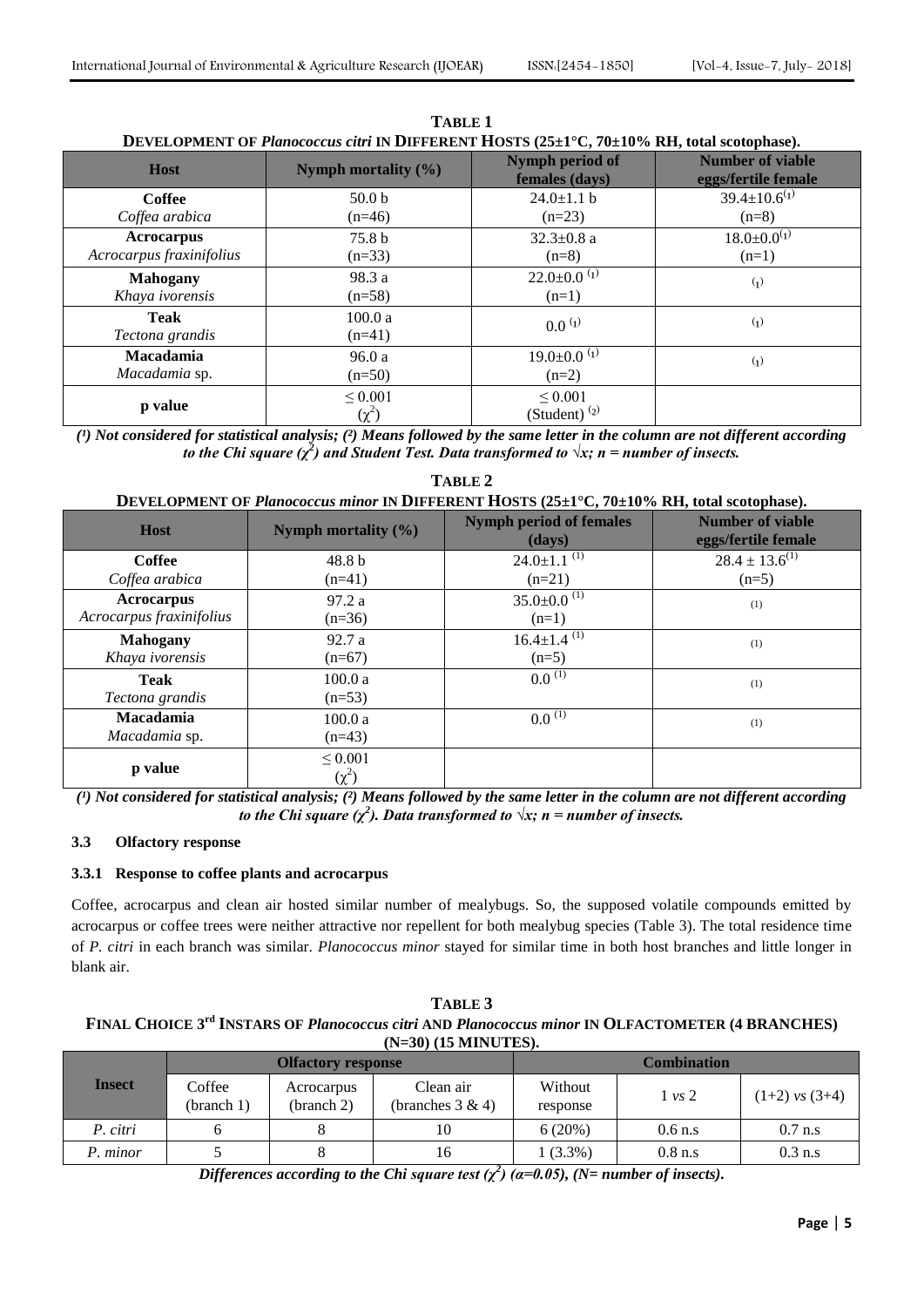

# **FIG. 5. Mean relative time (%) spent in each field in an olfactometer by 3rd instar nymphs of** *P. citri* **and** *P. minor* exposed to three odors. ANOVA values:  $p=0.207$ ,  $n=27$  and  $p=0.026$ ,  $n=30$ , respectively. Data **transformed to arcsin √x/100. Means followed by the same letter are not different according to Anova followed by the Test of Tukey; n.s = no significant.**

# **3.3.2 Response to coffee plants and mahogany**

*Planococcus citri* nymphs showed no preference for the offered odors, while those of *P. minor* showed olfactory preference for mahogany face to coffee. Air was not more attractive than plant odors (Table 4). Nymphs of *P. citri* remained longer in clean air. Nymphs of *P. minor* remained longer in the air and mahogany, and shorter period in coffee (Fig. 6).

**TABLE 4 FINAL CHOICE 3 rd INSTARS OF** *Planococcus citri* **AND** *Planococcus minor* **IN OLFACTOMETER (4 BRANCHES) (N=30) (15 MINUTES).**

| <b>Insect</b> | <b>Olfactory response</b> |                        |                                  | <b>Combination</b>  |                   |                    |
|---------------|---------------------------|------------------------|----------------------------------|---------------------|-------------------|--------------------|
|               | Coffee<br>(branch 1)      | Mahogany<br>(branch 2) | Clean air<br>(branches $3 & 4$ ) | Without<br>response | $1 \text{ vs } 2$ | $(1+2)$ vs $(3+4)$ |
| P. citri      | 6                         | O                      | 16                               | $2(6.7\%)$          | $0.3$ n.s         | $0.6$ n.s          |
| P. minor      |                           | 8                      | 15                               | 7(23.3%)            | $6.6*$            | $2.1$ n.s          |

*Differences according to the Chi square test*  $(\chi^2)$  ( $\alpha$ =0.05), (N= number of insects).



**FIG. 6. Mean relative time (%) spent in each field in an olfactometer by 3rd instar nymphs of** *P. citri* **and** *P. minor* **exposed to three odors. ANOVA values: p=0.005, n=28 and p=0.002, n=30, respectively. Data transformed to arcsin √x/100. Means followed by the same letter are not different according to Anova followed by the Test of Tukey.**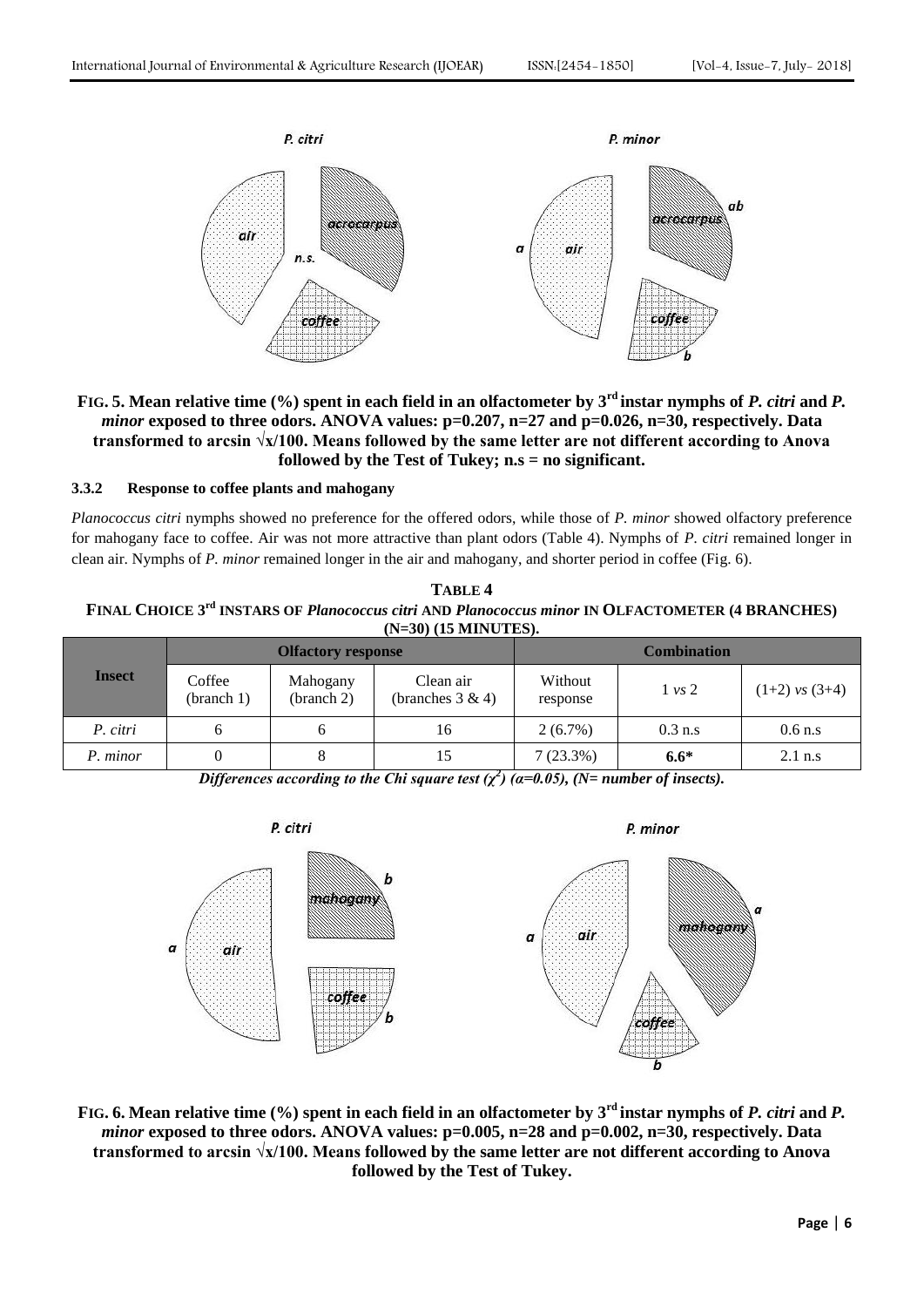## **3.3.3 Response to coffee plants and teak**

Teak appeared to have a repellent effect only for *P. citri* since insects were attracted to coffee and air (Table 5), but the permanency time was similar in all braches (Fig. 7).

**TABLE 5 FINAL CHOICE 3 rd INSTARS OF** *Planococcus citri* **AND** *Planococcus minor* **IN OLFACTOMETER (4 BRANCHES) (N=30) (15 MINUTES).**

|               | <b>Olfactory response</b> |                    |                                  | <b>Combination</b>  |                   |                    |
|---------------|---------------------------|--------------------|----------------------------------|---------------------|-------------------|--------------------|
| <b>Insect</b> | Coffee<br>(branch 1)      | Teak<br>(branch 2) | Clean air<br>(branches $3 & 4$ ) | Without<br>response | $1 \text{ vs } 2$ | $(1+2)$ vs $(3+4)$ |
| P. citri      | 11                        | 4                  | 8                                | 7(23.3%)            | $5.3*$            | $2.1$ n.s          |
| P. minor      | ⇁                         | 7                  | 14                               | $2(6.7\%)$          | $0.0$ n.s         | $0.0$ n.s          |

*Differences according to the Chi square test*  $(\chi^2)$  ( $\alpha$ =0.05), (N= number of insects).





P. minor

# **FIG. 7. Mean relative time (%) spent in each field in an olfactometer by 3rd instar nymphs of** *P. citri* **and** *P. minor* exposed to three odors. ANOVA values:  $p=0.063$ ,  $n=22$  and  $p=0.775$ ,  $n=30$ , respectively. Data **transformed to arcsin √x/100. Means followed by the same letter are not different according to Anova followed by the Test of Tukey; n.s = no significant.**

# **3.3.4 Response to coffee plants and macadamia**

Coffee and macadamia odors had no effect on any of the mealybugs, which were equally distributed in olfactometer branches (Table 6). The permanency time inside each branch neither showed differences between odors (Fig. 8).

| TABLE 6                                                                                                                    |
|----------------------------------------------------------------------------------------------------------------------------|
| FINAL CHOICE 3 <sup>rd</sup> INSTARS OF <i>Planococcus citri</i> AND <i>Planococcus minor</i> IN OLFACTOMETER (4 BRANCHES) |
| $(N=30)$ (15 MINUTES).                                                                                                     |

| <b>Insect</b> | <b>Olfactory response</b> |                         |                                  | <b>Combination</b>  |             |                    |
|---------------|---------------------------|-------------------------|----------------------------------|---------------------|-------------|--------------------|
|               | Coffee<br>(branch 1)      | Macadamia<br>(branch 2) | Clean air<br>(branches $3 & 4$ ) | Without<br>response | $1 \nu s 2$ | $(1+2)$ vs $(3+4)$ |
| P. citri      | 6                         | 6                       | 9                                | $9(30\%)$           | $0.2$ n.s   | $0.4$ n.s          |
| P. minor      | 6                         | 7                       | 11                               | 6(20%)              | $0.2$ n.s   | $0.2$ n.s          |

*Differences according to the Chi square test*  $(\chi^2)$  ( $\alpha$ = 0.05), ( $N$ = number of insects).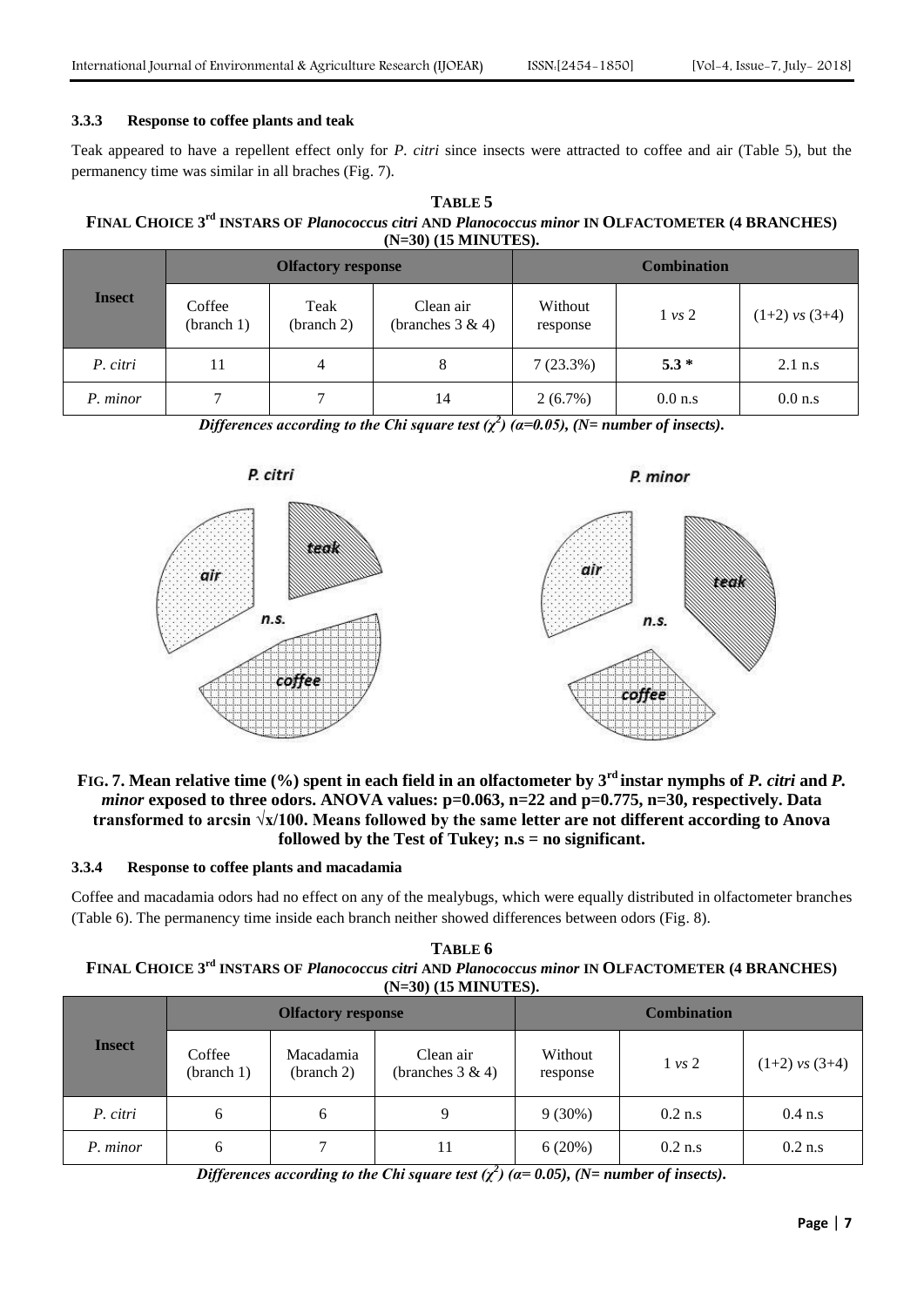

# **FIG. 8. Mean relative time (%) spent in each field in an olfactometer by 3rd instar nymphs of** *P. citri* **and** *P. minor* exposed to three odors. ANOVA values:  $p=0.169$ ,  $n=22$  and  $p=0.137$ ,  $n=25$ , respectively. Data **transformed to arcsin √x/100. Means followed by the same letter are not different according to Anova followed by the Test of Tukey; n.s = no significant.**

If we accept that tasting plant contents (cell or phloem sap) by ingesting plant fluids should be the main mechanism for plant selection, the free choice test should give a good insight about plant suitability. Mealybugs take a long time before reaching the phloem and ingest phloem sap (Santa-Cecilia *et al*., 2013), so plant exposing to these insects should last long period, 72 hours in this test, to get reliable results.

This study showed that, despite of the mealybugs were able to settle in the tested trees, there are different responses when compared with coffee plants. Settling or feeding in a plant does not mean that the plant is adequate and can support an insect colony. Plant nutrients can be suboptimal for reproduction (Le Rü *et al*., 1995a) and restrains colony size. Our data indicated that neither acrocarpus nor mahogany have a repellent effect for mealybugs but they seem to be poor hosts due to the high mortality. Data from the olfactometer are in agreement with these results.

Teak did not appear to be a good host in all tests. Data from the choice test showed a repellent effect and rearing on leaves showed a high mortality.

Plant selection process is a sequence of steps involving different environmental and plant stimulus. The olfactory response is one of these steps. All responses are related to the degree of adaptation of the insect to the host (Moura *et al*., 1991). Despite the reports about the presence of olfactory receptors in the mealybug antenna (Salama, 1971; Koteja, 1980; Le Rü *et al*., 1995a; Calatayud & Le Rü, 2006), we ignore the role they play in plant selection since the nymphs and adult females are apterous with little option to search and select a host.

Both tested mealybug species are able to colonize diverse plants since they are polyphagous. Macadamia has been reported as host for *P. citri*, and macadamia and teak for *P. minor* (García Morales *et al*., 2016). However, in the study presented here they did not appear as acceptable hosts for these mealybugs.

Cacao plants are usually colonized by *P. minor* and in less extension for *P. citri* suggesting the former should be more selective. Our results did not showed difference between species although cacao was not tested in this study.

This study showed that the tested trees, usually associated to coffee crops, are not suitable hosts for both species of mealybugs and they would not be source of infestation for coffee crops. It should be noted that this study was performed in laboratory, under controlled conditions, and field conditions could change the mealybug behavior according to environmental conditions.

# **IV. CONCLUSION**

Acrocarpus, mahogany, teak and macadamia are not suitable hosts for *P. citri* and *P. minor* and they should not be source of infestation when associated to coffee crops.